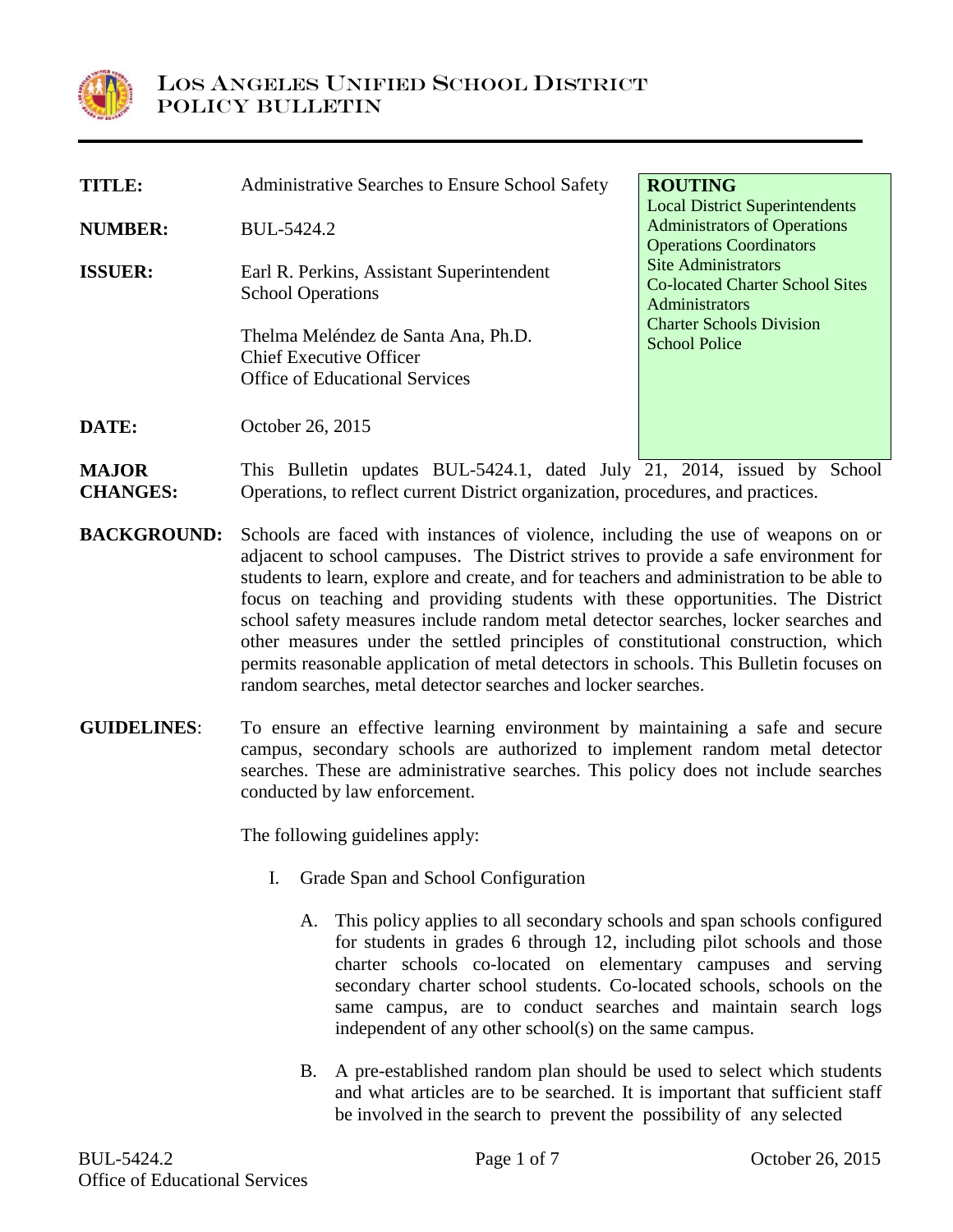

student disposing of contraband or weapons while walking to the location where the metal detector search is to be conducted.

- C. Carlson Home Hospital School is the only school exempt from the random metal detector policy.
- II. Reasonable Suspicion and Student Population
	- A. The purpose of these searches is to deter weapons such as guns, knives, or any other item which might cause harm or injury from being brought to schools. Therefore, metal detectors should not be used for the purpose of searching students who might be suspected of having violated other school rules.
	- B. School administrators may conduct searches of individual students when they have reasonable suspicion to believe that the student has violated or is violating the law or a school rule. "Reasonable suspicion" includes the following: Reasonable suspicion that the search will turn up evidence of the student's violation; the extent of the search is reasonably related to the suspected violation; and the search is not excessively intrusive considering the student's age, gender and the nature of the violation.
	- C. No student or persons shall be selected to be searched based solely upon their gender, race, ethnicity, physical appearance, manner of dress, or association with any particular group of persons.
- III. Frequency of Metal Detector Searches
	- A. All secondary schools must conduct daily random metal detector searches of students. Search operations should be conducted at various hours of the school day to avoid predictability. All secondary schools operated by the District or on behalf of the District or located on District property, including affiliated and independent charter schools, must comply with this Bulletin and with all District health, safety, and emergency procedures and requirements and will be subject to inspection by the District's Facilities Services Division, the Office of Environmental Health and Safety, and other District offices.
	- B. Schools with satellite locations such as high schools with off-site magnets, City of Angels Independent Study School, Secondary Community Day School, Central High School and Tri-C Community Day School should work with the school's Safety Committee to analyze the satellite locations' particular safety and security needs in determining an appropriate rotational schedule and distribution of searches among the satellite locations to ensure compliance with the policy, as administrators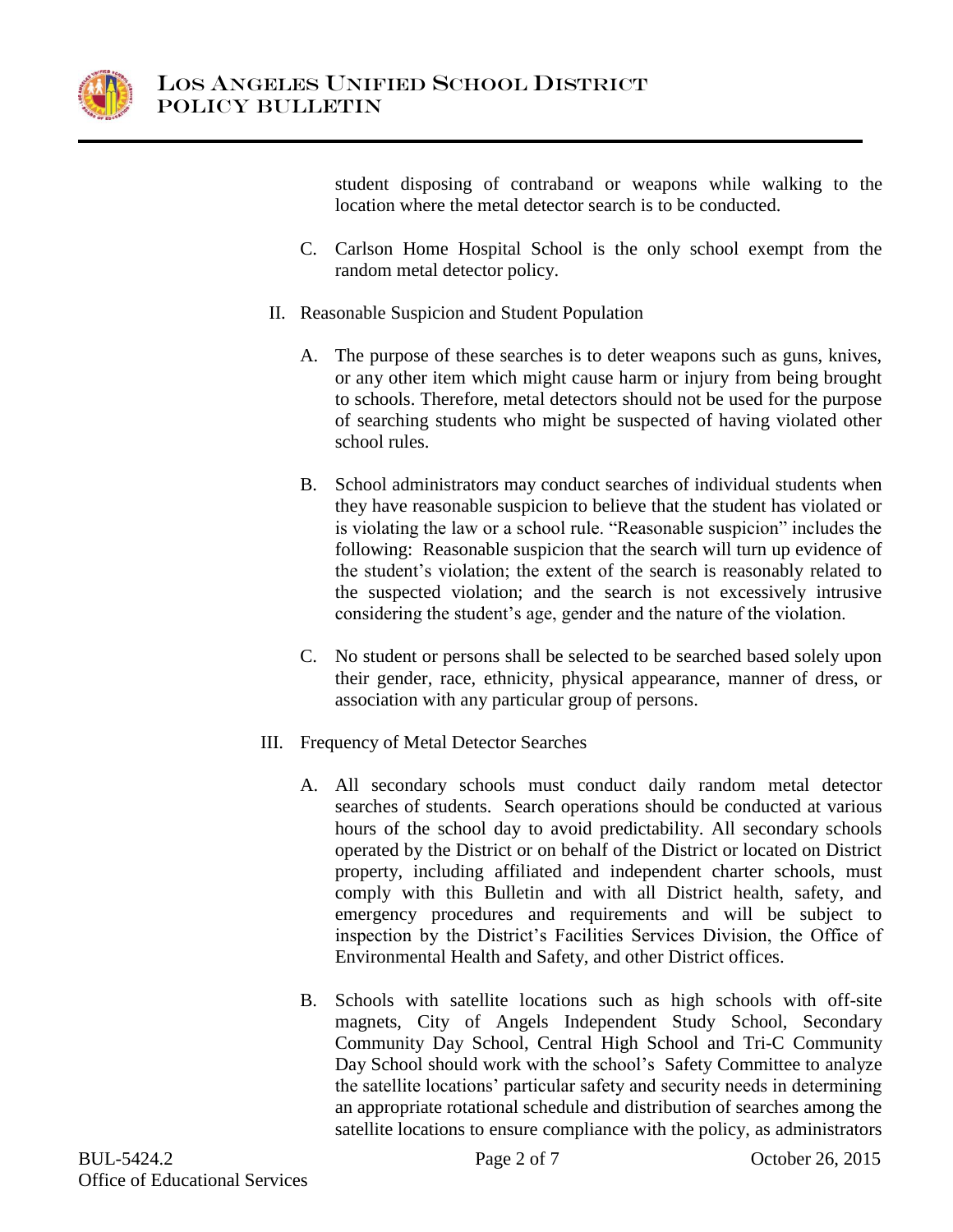

of these schools certify for only one cost center. It is recommended that a certificated administrator supervise the searches conducted at satellite locations.

- IV. Searching Other Areas Of The School
	- A. A locker search plan must be implemented in which a minimum of ten lockers are searched daily.
	- B. School staff should check their areas of responsibility, e.g., classrooms, restrooms, or grounds for concealed weapons daily.
	- V. Random Search Versus Total Population Search
		- A. A total population search is one wherein every person who enters the premises is searched, such as at an athletic event or after-school dance.
- VI. Selection of Search Team Members
	- A. The search team should be comprised of certificated employees, both male and female, and augmented with other staff as necessary.
	- B. Personnel selected to be members of the search team must be respectful and sensitive to the right of privacy and other concerns of the individual being searched.
	- C. The searching of any student, employee or visitor shall only be conducted by a search team member of the same gender.
	- D. School Police may be requested to accompany and observe the search team, but may not participate in the actual searching. School Police participation in random searches must be limited to handling arrests or other criminal situations that might occur during the course of a search. School Safety Officers (SSOs) who are properly trained may assist with random metal detector searches as they are not sworn officers.
	- E. Metal detector search team members must be familiar with both District policy and the operation of the wands. All search team members, including the administrator in charge, annually must complete STEPS course 215, "How to Conduct a Random Metal Detector Search" via the Learning Zone, *prior* to conducting any searches and should submit a copy of their completion certificate to the administrator in charge. Completion certificates will be available for review by Local District (DC) staff.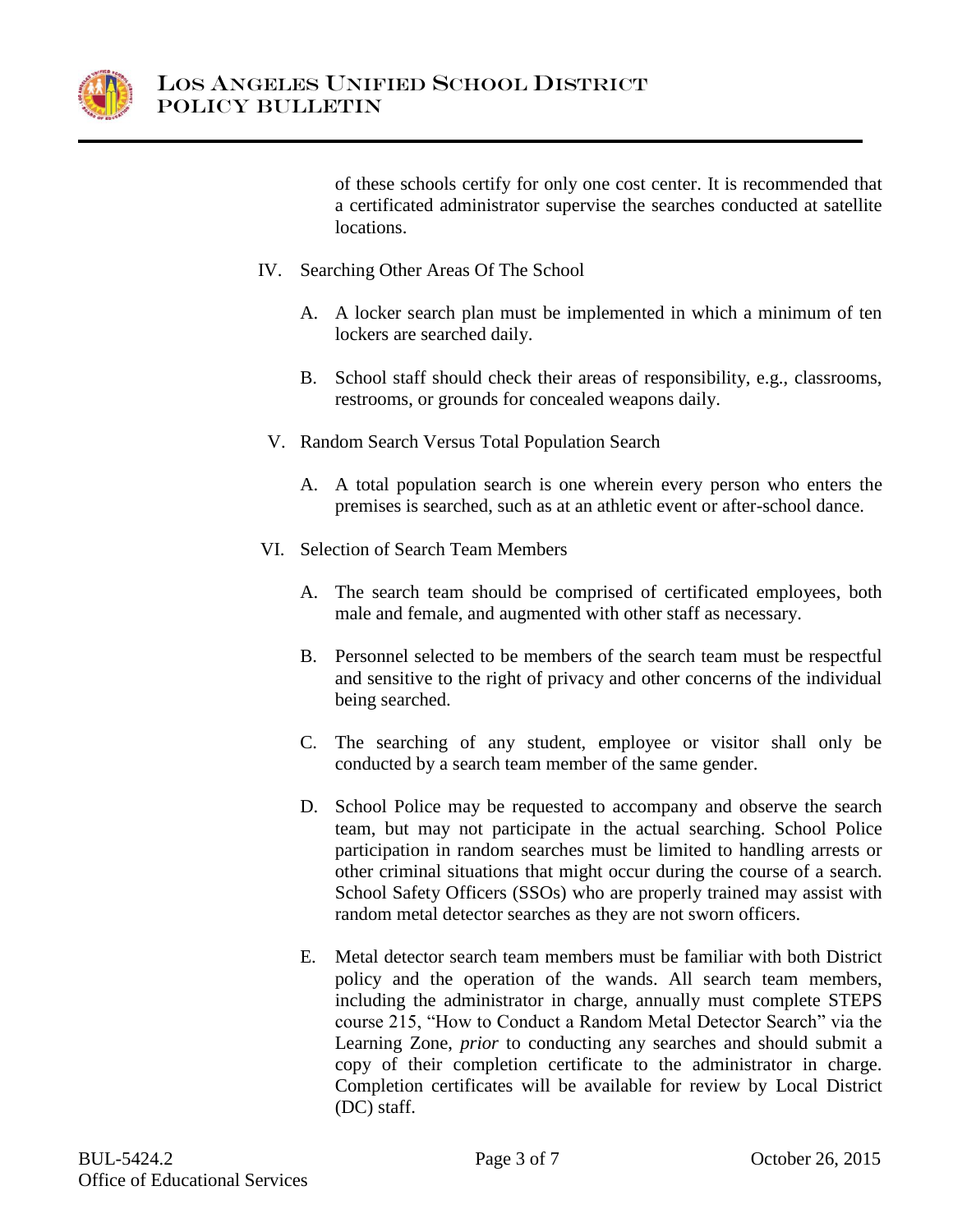

- VII. Locations For Conducting Metal Detection Searches
	- A. Whenever possible, searches should be conducted in locations that do not expose students or other persons being searched to the view of the general student body population, particularly to the view of those who are not being subjected to the search.
	- B. A nearby vacant classroom, office or workroom should be available in the event that it becomes necessary to more thoroughly search a particular student. This would be the case when a wand activates and it is not possible to satisfactorily determine the cause, either through questioning or a light pat-down of the person. Whenever it is necessary for a student to be removed for a more thorough search, the student shall be accompanied by at least two adult employees, one of whom must be of the same gender as the student. California Education Code Section 49050 prohibits removal or rearranging of a pupil's clothing in a manner to permit a visual inspection of the underclothing, breasts, buttocks, or genitals of the pupil.
- VIII. Procedures for Conducting Random Searches
	- A. A random search establishes a specific, unbiased pattern of who is to be searched, i.e., every third person. Search personnel may not deviate from the search pattern during the course of that particular search.
	- B. All students selected will be required to bring all of their personal effects in their possession at the time they are selected, e.g., coat, purse, book bag, backpack, or other similar articles.
	- C. Upon entering the search location, the selected student shall be advised of the purpose of the search, the method in which the search will be conducted, and the fact that the selection was made in a random manner.
	- D. A student or person to be searched shall be directed to remove all metal objects from their pockets, including coins. The student is to give their personal belongings, as described above, to a search team member or place them on a table or desk in plain view. The belongings shall then be physically searched only to the degree necessary to affirm that no weapons are concealed therein. The student shall then be scanned using a wand. Staff operating the device must use an identical scanning technique/pattern for each student.
	- E. The staff member will scan the entire student, including socks, legs, front and back pockets, waist, and chest.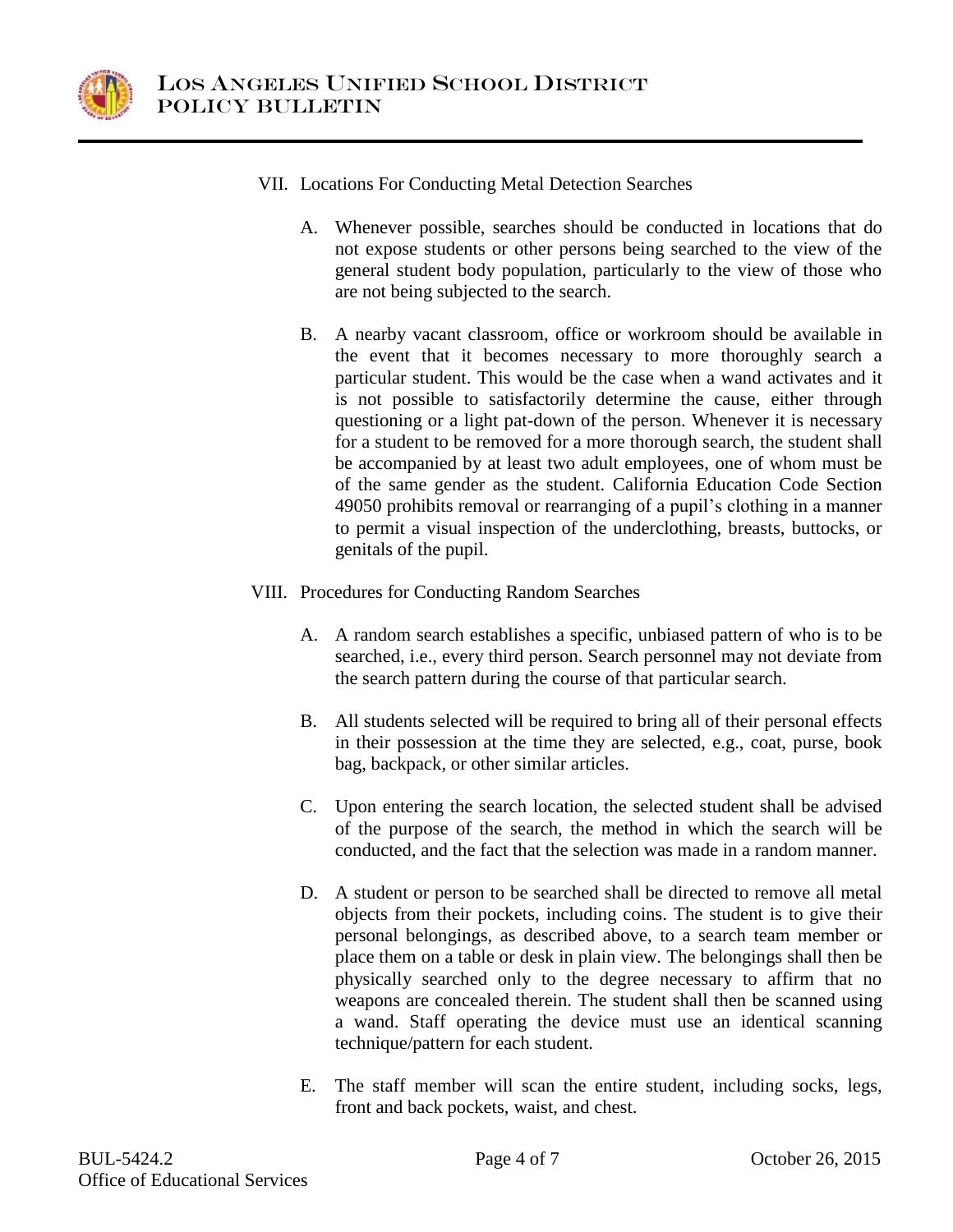

- F. If the wand activates, the student shall be asked if they are in possession of any metal object in the area scanned. After determining that the object is not a weapon and is removable, staff will request that the student remove the object and re-scan the student. If an activation reoccurs and the object cannot be removed, the operator shall visually confirm the student's explanation, e.g., jewelry, belt, buckle, rivets on pants or as a second alternative, by lightly touching (not grabbing) the area which is causing the repeated activation.
- G. If, during the course of a search, contraband is observed that is a violation of District or school policy and/or regulations, such items may be confiscated and the student may be subject to disciplinary action.
- H. Students who refuse to submit to a wand search consistent with these guidelines may be subject to disciplinary action for defying the valid authority of school personnel. Other persons refusing a search consistent with these guidelines must be escorted off campus.
- IX. Documentation
	- A. Schools are to keep a record of their random metal detector searches. Logbook of the searches must be kept for the entire school by the administrator in charge and be readily available for review when requested by District offices. These logs must be kept on file for three years. A sample log is attached to this bulletin (see Attachment A).
	- B. When lockers are searched, written notification must be left within the locker informing the student that the locker was searched (see Attachment B). Schools can request school police K-9 participation in locker searches.
	- C. Requests for search log documentation made by non-District personnel or individuals must be made through a Public Records Act request to the Office of General Counsel.
- X. Public Advisory of Searches
	- A. Although parents are advised of the possibility that their child may be searched in the Parent-Student Handbook, schools must send written communication to parents at the opening of the school year. This communication is to be provided for all students enrolling after the school year has begun. (See Attachment C for sample communication.)
	- B. Signs must be posted in several prominent site locations advising that persons on the premises are subject to search for weapons by metal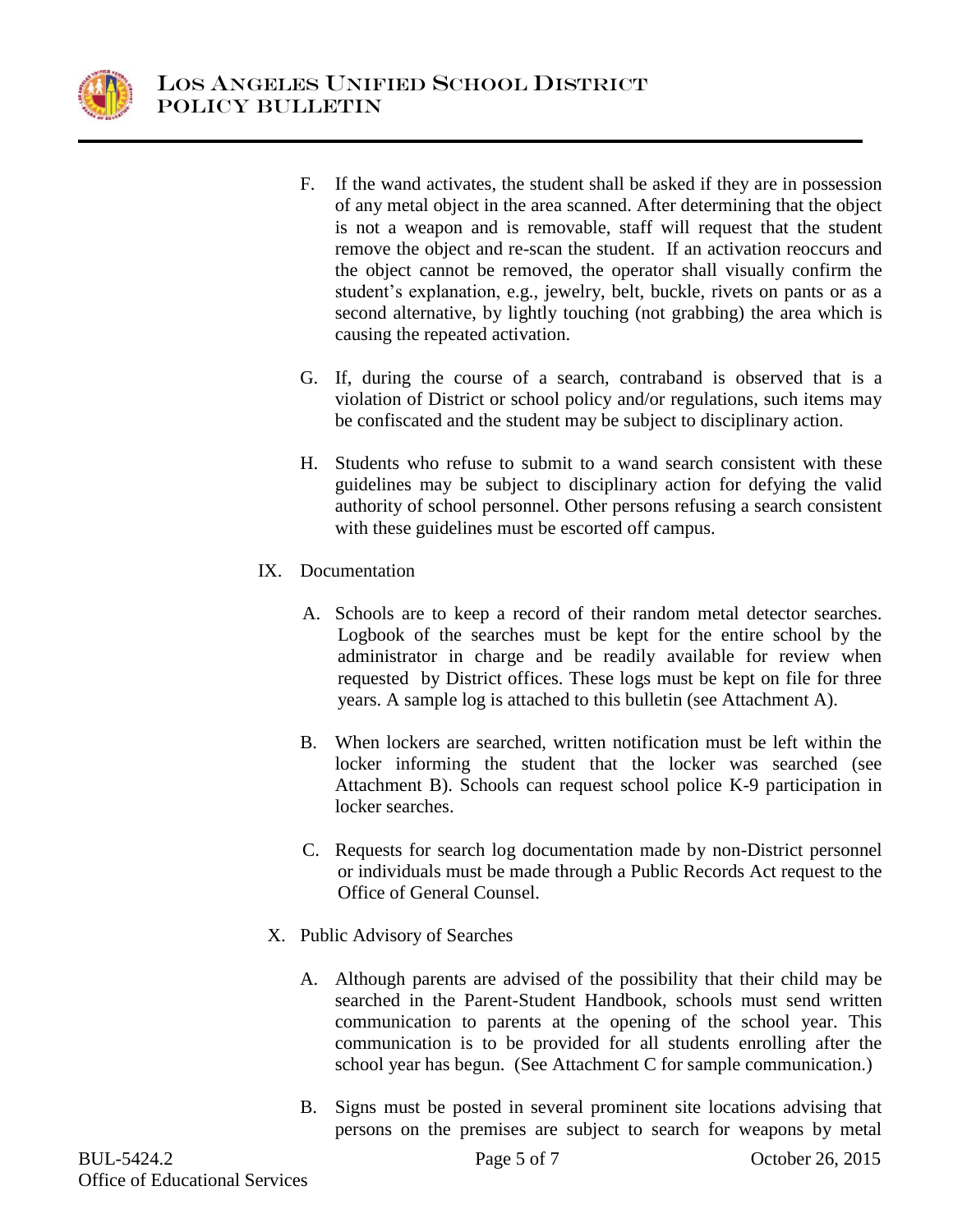

detector. Schools in need of new or additional signs shall contact Maintenance and Operations for replacements.

- XI. Minimum Equipment Resources
	- A. Every secondary school with an enrollment fewer than 1000 students shall have a minimum of two metal detector wands (wands).
	- B. Every secondary school with an enrollment of 1000 students or greater shall have a minimum of four wands.
	- C. All wands must be operable and used at every search. Additional wands can be purchased from LAUSD Stores Warehouse using commodity code 680-44-20580. Schools are responsible for purchasing all wands.
- XII. Review Process
	- A. Operations coordinators are to review log sheets upon every school visit.
	- B. To ensure consistent implementation of this Bulletin, by the end of the second week of each semester, the Local District Administrator of Operations will select six secondary schools and a co-located charter school to participate in a review process during October or March. In addition, two options schools will be selected from each geographical LD to participate in the review process (see Attachments D1 and D2). During the month of participation, principals of selected schools will submit the daily Metal Detection Search Log, Attachment C, to the respective LD Operations Coordinator every Friday by 2 p.m.

#### **AUTHORITY:** This is a policy of the Chief Executive Officer of the Office of Educational Services.

*New Jersey v. T.L.O*., 469 U.S. 325 (1985) *Vernonia School District v. Acton*, 115 S.Ct. 2386 (1985) *People v. Latisha W.,* 60 Cal.App.4<sup>th</sup>1524 (1998) *In Re William V.*, 111 Cal.App.<sup>4th</sup> 1464 (2003) *In Re Randy G.,* 26 Cal. 4<sup>th</sup> 556 (2001) California Education Code Sections 35160 and 49050 75 Ops. Cal. Atty. Gen. 155 (1992)

**RELATED RESOURCES:** BUL-5532, "Policy on Co-Locations for District School Facilities' Use Pursuant to Education Code Section 47614 (Proposition 39)," dated September 29, 2014, issued by the Office of the Superintendent

> BUL-5721.1, "Student and Employee Security," dated February 25, 2013, issued by the Office of the Superintendent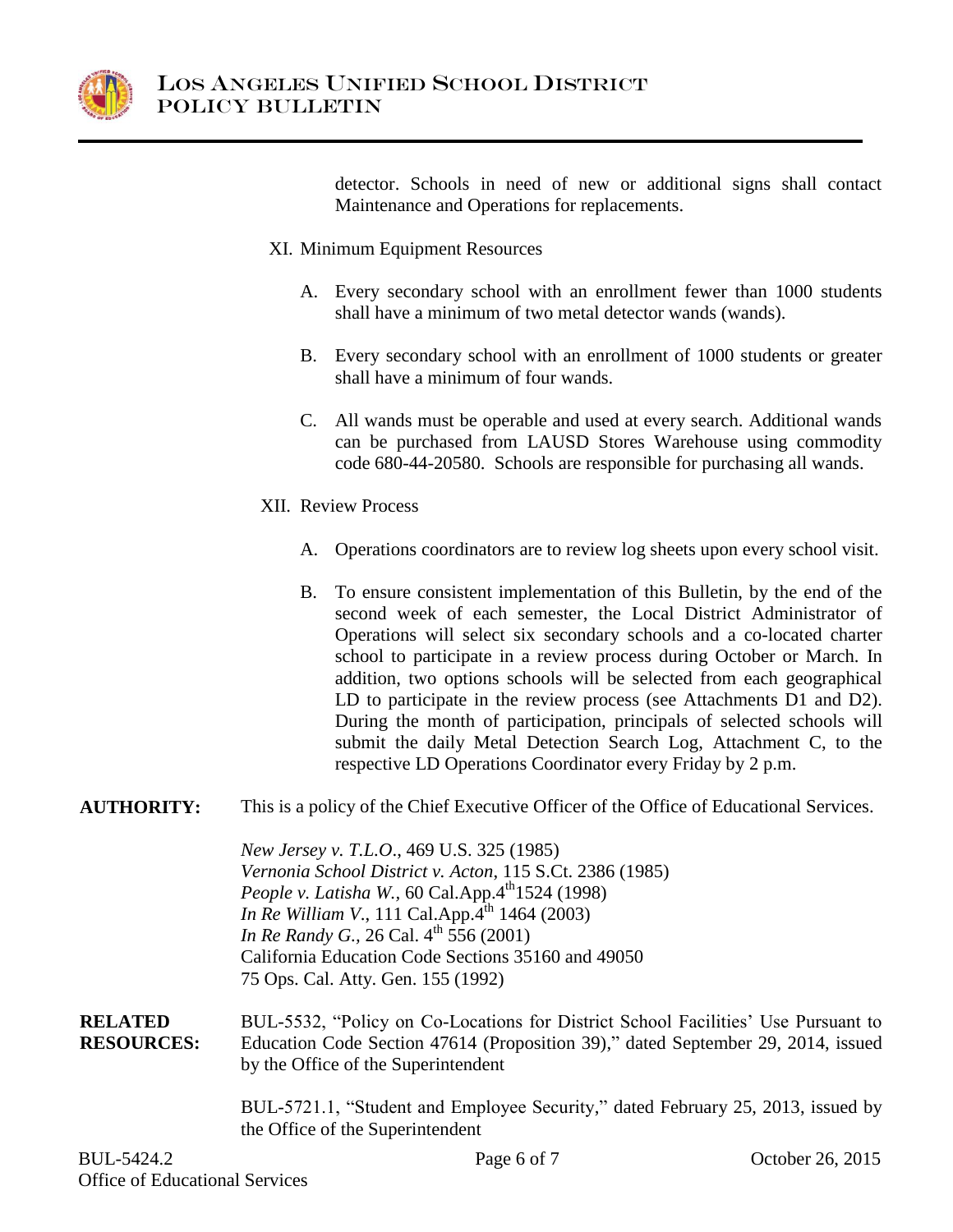

Learning Zone course STEPS 215 "How to Conduct a Random Metal Detector Search"

**ASSISTANCE:** For assistance, please contact your Local District Operations Coordinator. For more information, contact the Office of School Operations at (213) 241-5337 or the Office of General Counsel at (213) 241-241-6601.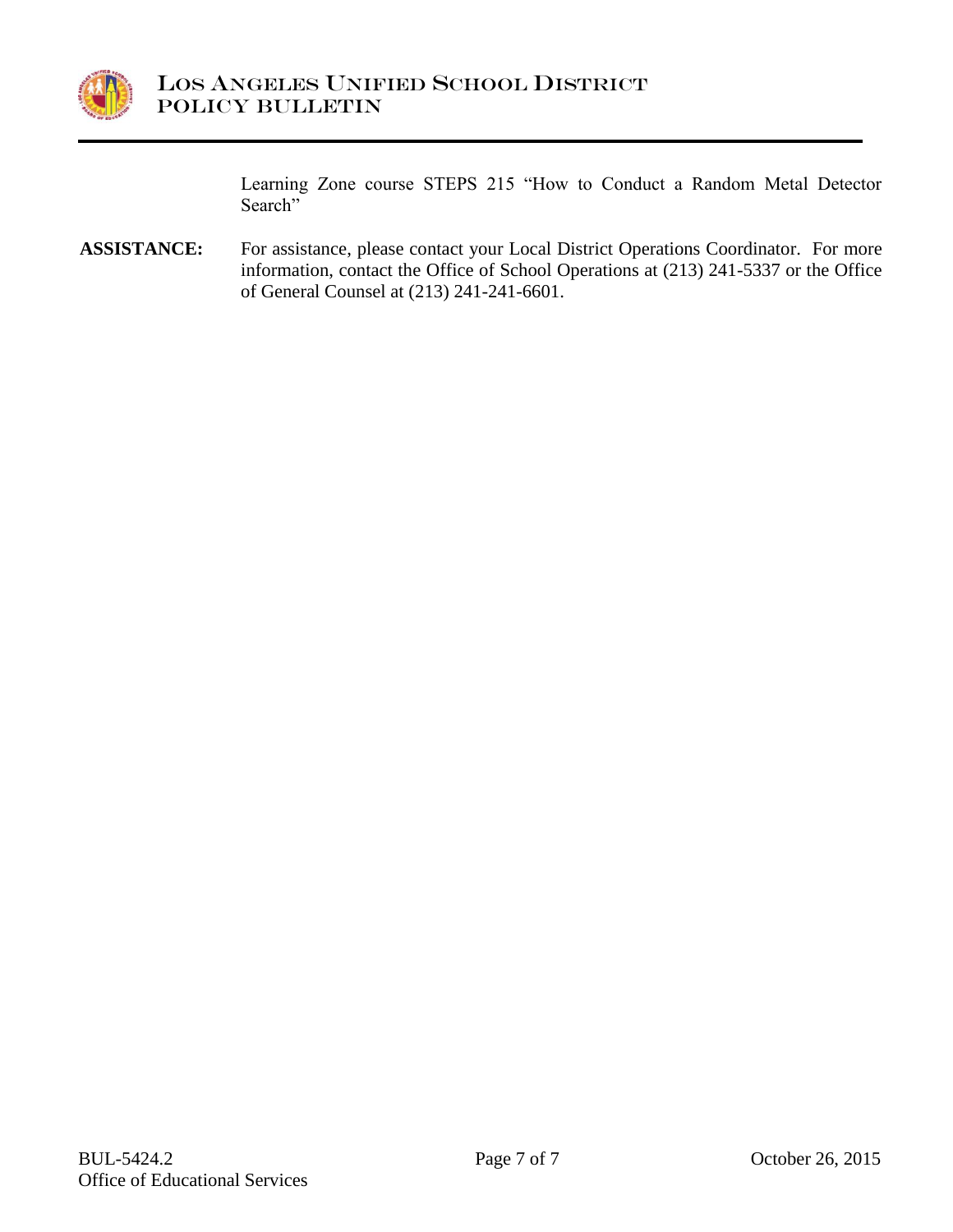

**ATTACHMENT A** 

# LOS ANGELES UNIFIED SCHOOL DISTRICT Office of Educational Services

| Random Metal Detection Search Log for: |   |  | <b>School</b> | Month: |
|----------------------------------------|---|--|---------------|--------|
| Search Team Members:                   |   |  |               |        |
| A.                                     | D |  |               |        |
| F.                                     |   |  |               | п.     |

| Day | <b>Time</b> | <b>Participating Search Team<br/>Members</b> | <b>Student Selection Method</b> | <b>Number of Students</b><br><b>Searched</b> | <b>Room Number</b> | <b>Search Results/</b><br><b>Findings</b> |
|-----|-------------|----------------------------------------------|---------------------------------|----------------------------------------------|--------------------|-------------------------------------------|
|     |             |                                              |                                 |                                              |                    |                                           |
|     |             |                                              |                                 |                                              |                    |                                           |
|     |             |                                              |                                 |                                              |                    |                                           |
|     |             |                                              |                                 |                                              |                    |                                           |
|     |             |                                              |                                 |                                              |                    |                                           |
|     |             |                                              |                                 |                                              |                    |                                           |
|     |             |                                              |                                 |                                              |                    |                                           |
|     |             |                                              |                                 |                                              |                    |                                           |
|     |             |                                              |                                 |                                              |                    |                                           |
|     |             |                                              |                                 |                                              |                    |                                           |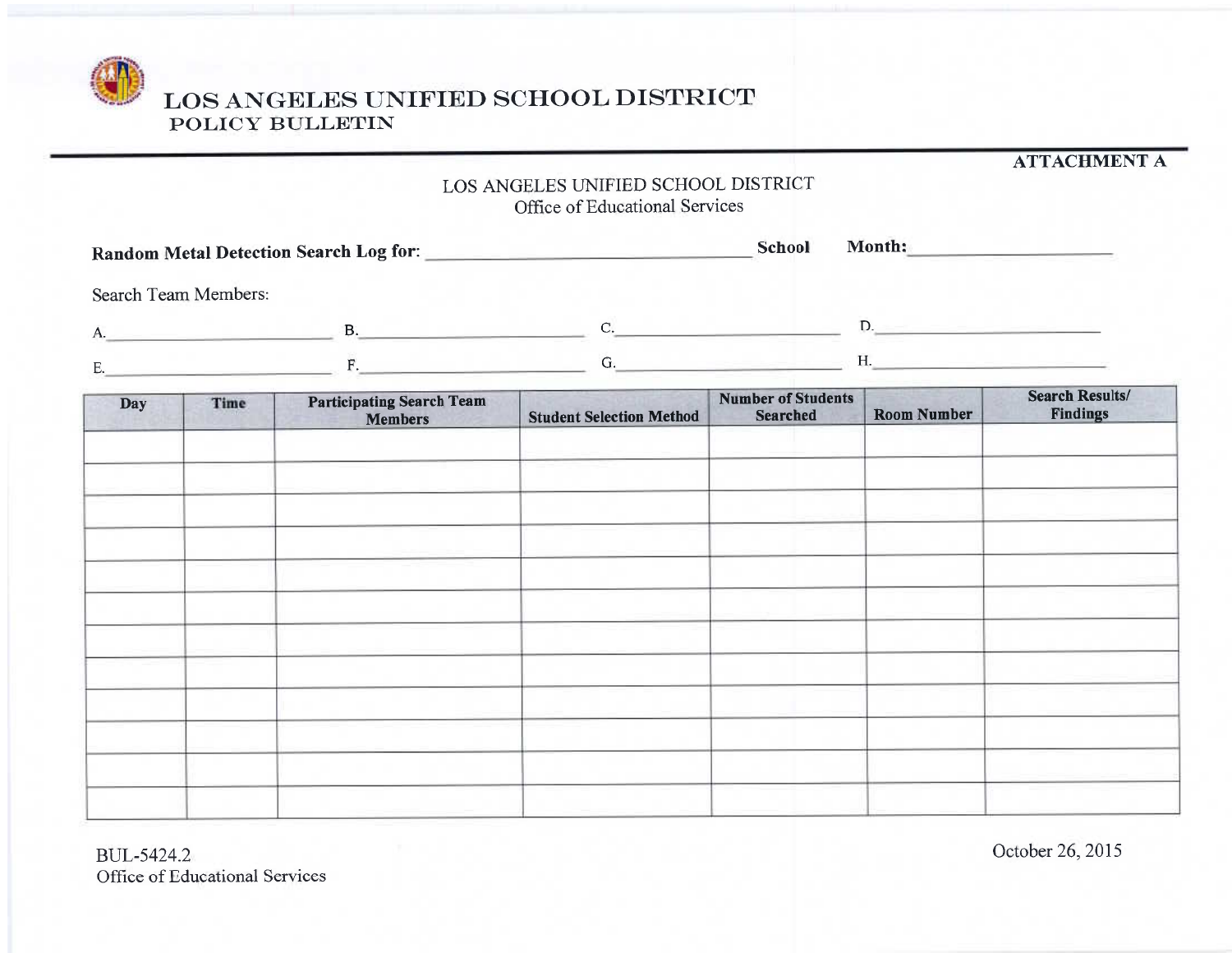

### **ATTACHMENT B1**

#### **SAMPLE LETTER TO PARENTS**

### (PLACE ON SCHOOL LETTERHEAD)

Dear Parent:

Your child's locker was chosen at random and searched on (date) . In keeping with District policy, we conduct random searches daily to ensure everyone's safety. Specifically, the purposes of the searches are to:

- Detect the possession of weapons
- Deter bringing weapons onto school grounds
- Reduce the potential for violent incidents

If you or your child has any questions, please contact (name of contact person) at (telephone number).

Thank you for your cooperation.

(Signature of Principal/Designee)

BUL-5424.2 Office of Educational Services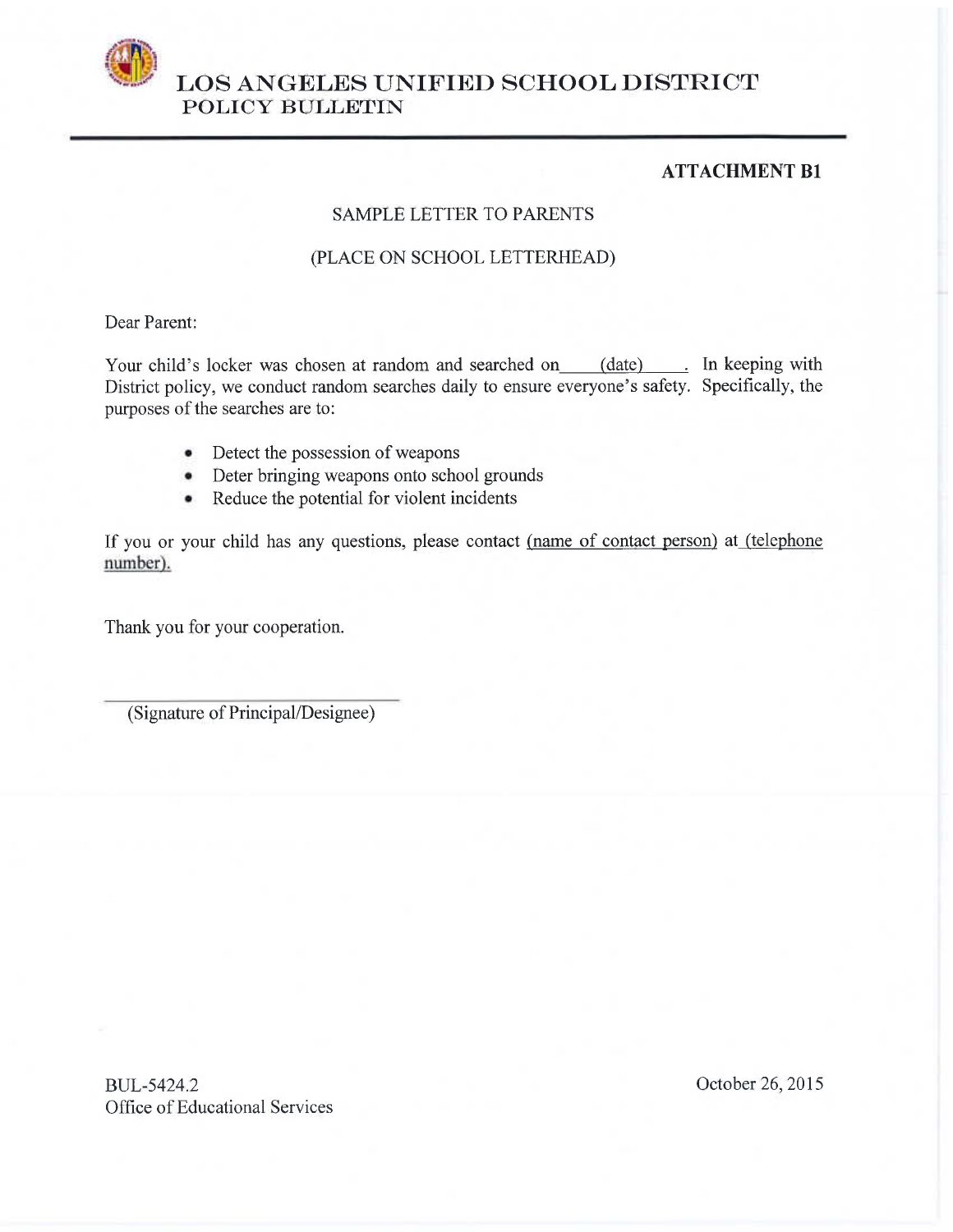

## **ADJUNTO B2**

# MUESTRA DE COMUNICACIÓN A LOS PADRES

### (PLACE ON SCHOOL LETTERHEAD)

**Estimados Padres:** 

. En virtud de las El casillero de su hijo fue elegido para un cateo aleatorio el día  $(data)$ políticas Distritales, el personal realiza cateos aleatorios diariamente para garantizar la seguridad de todos. El propósito específico de los cateos consiste en:

- · Detectar posesión de armas
- Desalentar la portación de armas en los planteles escolares
- Reducir el potencial de incidentes por violencia  $\bullet$

Si usted o su hijo tienen cualquier pregunta, favor de comunicarse con (name of contact person) al (telephone number).

Gracias por tu cooperación.

(Firma del Director/administrador designado)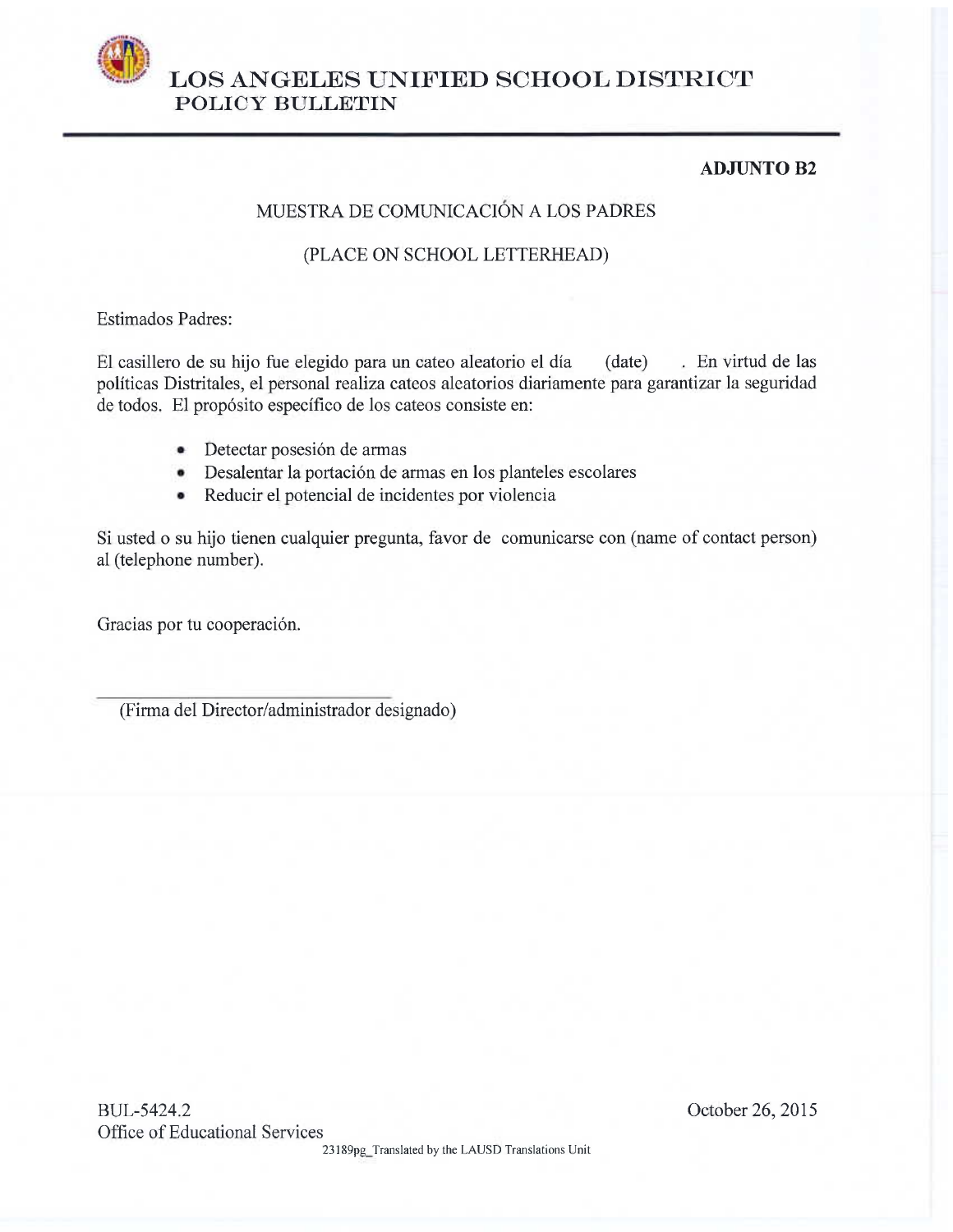

# **ATTACHMENT C1**

## **SAMPLE LETTER TO PARENTS**

## (PLACE ON SCHOOL LETTERHEAD)

Date

Dear Parent/Guardian:

In keeping with District policy, we conduct random searches of students and student lockers on a daily basis to ensure everyone's safety. Specifically, the purposes of these searches are to:

- Detect the possession of weapons
- Deter bringing weapons onto school grounds
- Reduce the potential for violent incidents ۰

If you or your child has any questions, please refer to the "Student Searches" section of the Parent-Student Handbook or contact (name of contact person) at (telephone number).

Thank you in advance for your cooperation.

(Signature of Principal)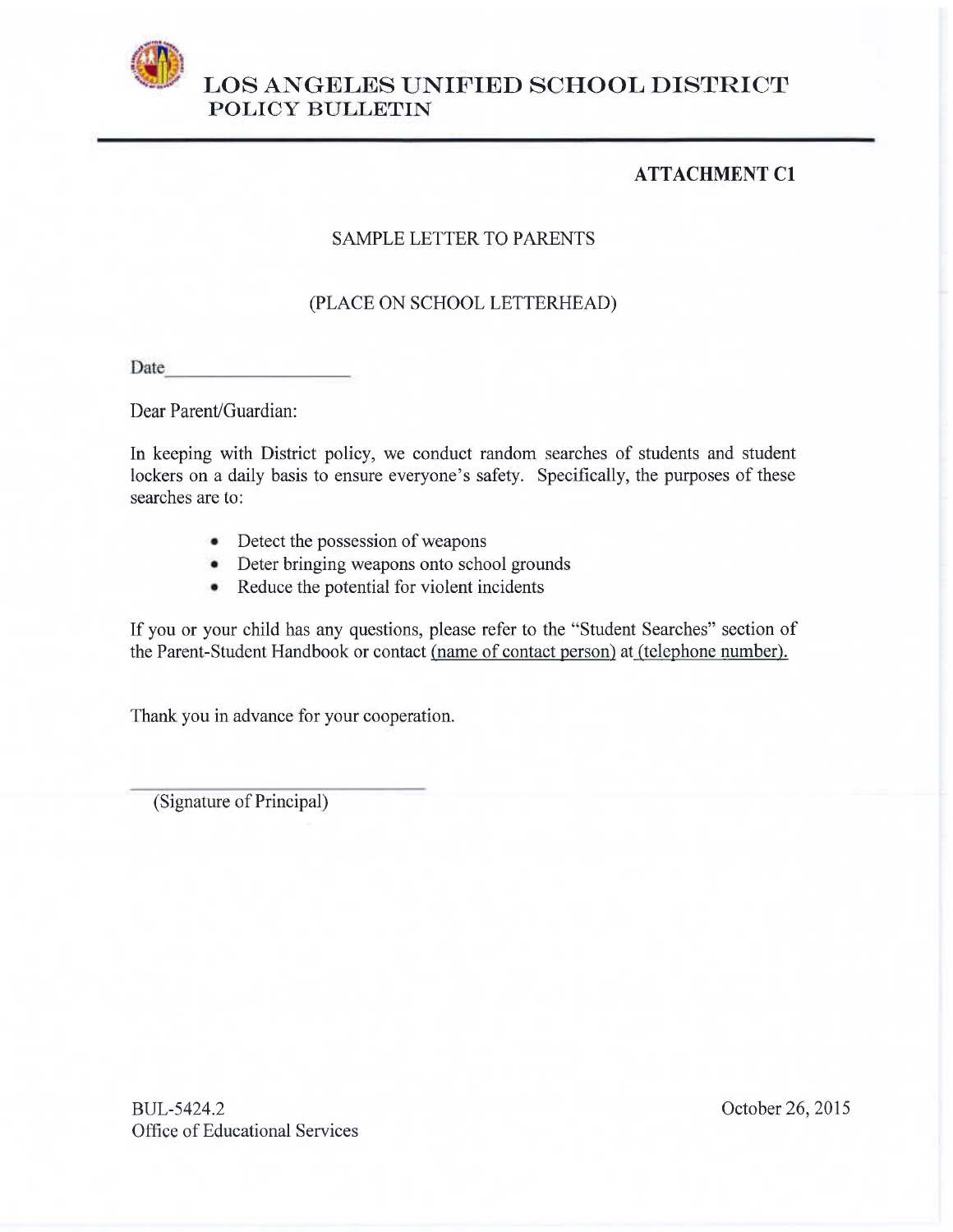

# **ANEXO C2**

# MUESTRA DE COMUNICACIÓN A LOS PADRES

## (PLACE ON SCHOOL LETTERHEAD)

Fecha

Estimado padre o tutor:

En virtud de las políticas Distritales, el personal realiza cateos aleatorios de los alumnos y de sus casilleros diariamente para garantizar la seguridad de todos. El propósito específico de estos cateos consiste en:

- · Detectar posesión de armas
- Desalentar la portación de armas en los planteles escolares
- Reducir el potencial de incidentes por violencia ۰

Si usted o su hijo tienen cualquier pregunta, favor de consultar la sección de "cateos estudiantiles," del Manual para Padres y Alumnos o comunicarse con (name of contact person) al (telephone number).

De antemano le agradezco por su cooperación.

(Firma del Director)

BUL-5424.2 Office of Educational Services October 26, 2015

23188pg Translated by the LAUSD Translations Unit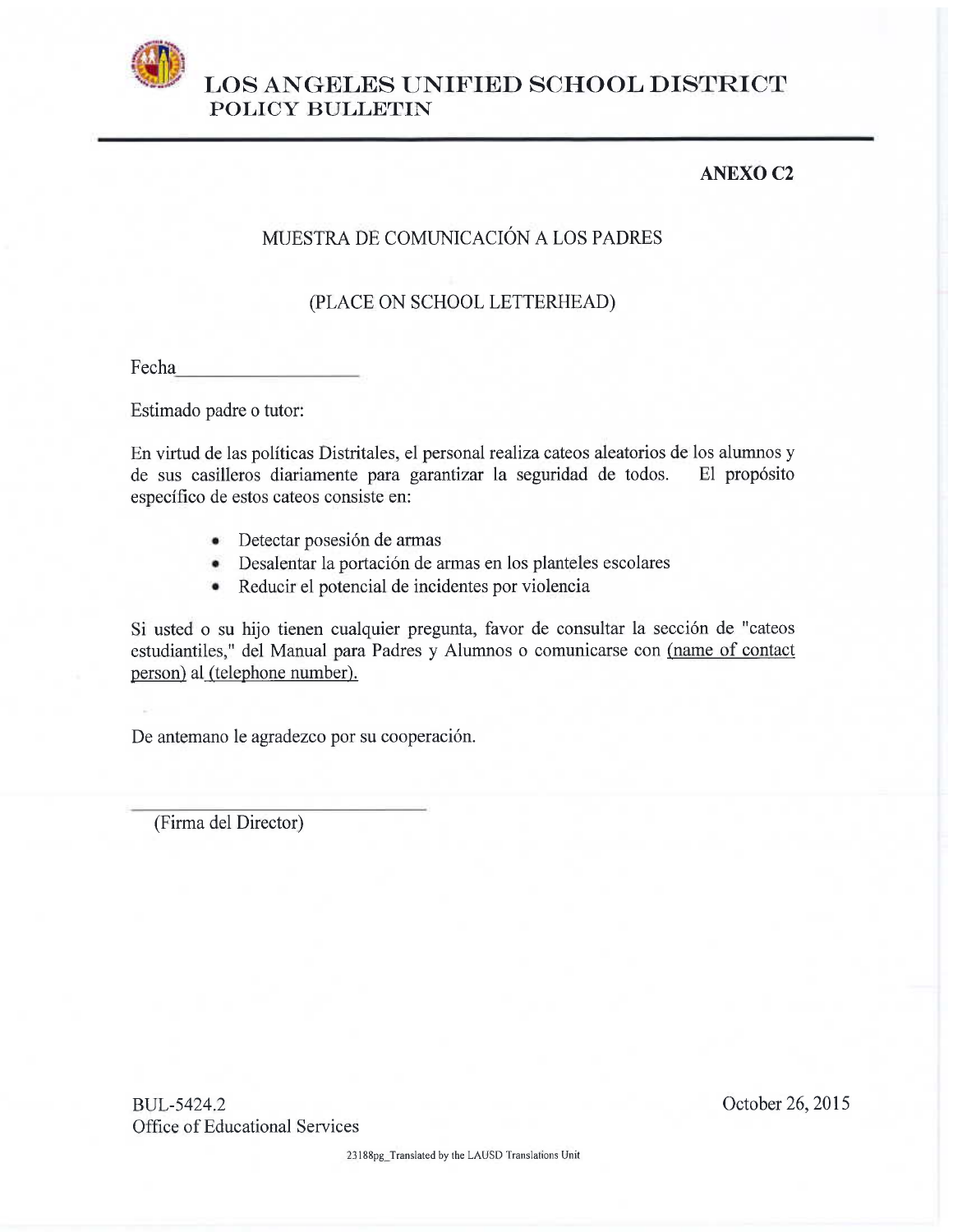**ATTACHMENT D1** 

## LOS ANGELES UNIFIED SCHOOL DISTRICT Office of Educational Services **School Operations**

### **Random Metal Detection Review Process**

Date: Local District: Local District: Local District Staff: Local District Staff:

Participation month: OCTOBER

| School | Principal | All logs received (indicate yes/no) |
|--------|-----------|-------------------------------------|
|        |           |                                     |
|        |           |                                     |
|        |           |                                     |
|        |           |                                     |
|        |           |                                     |
|        |           |                                     |

This form is to be completed by the Local District Administrator of Operations and emailed to Daryl Narimatsu, Administrator of School Operations, at the end of the corresponding month of the review process.